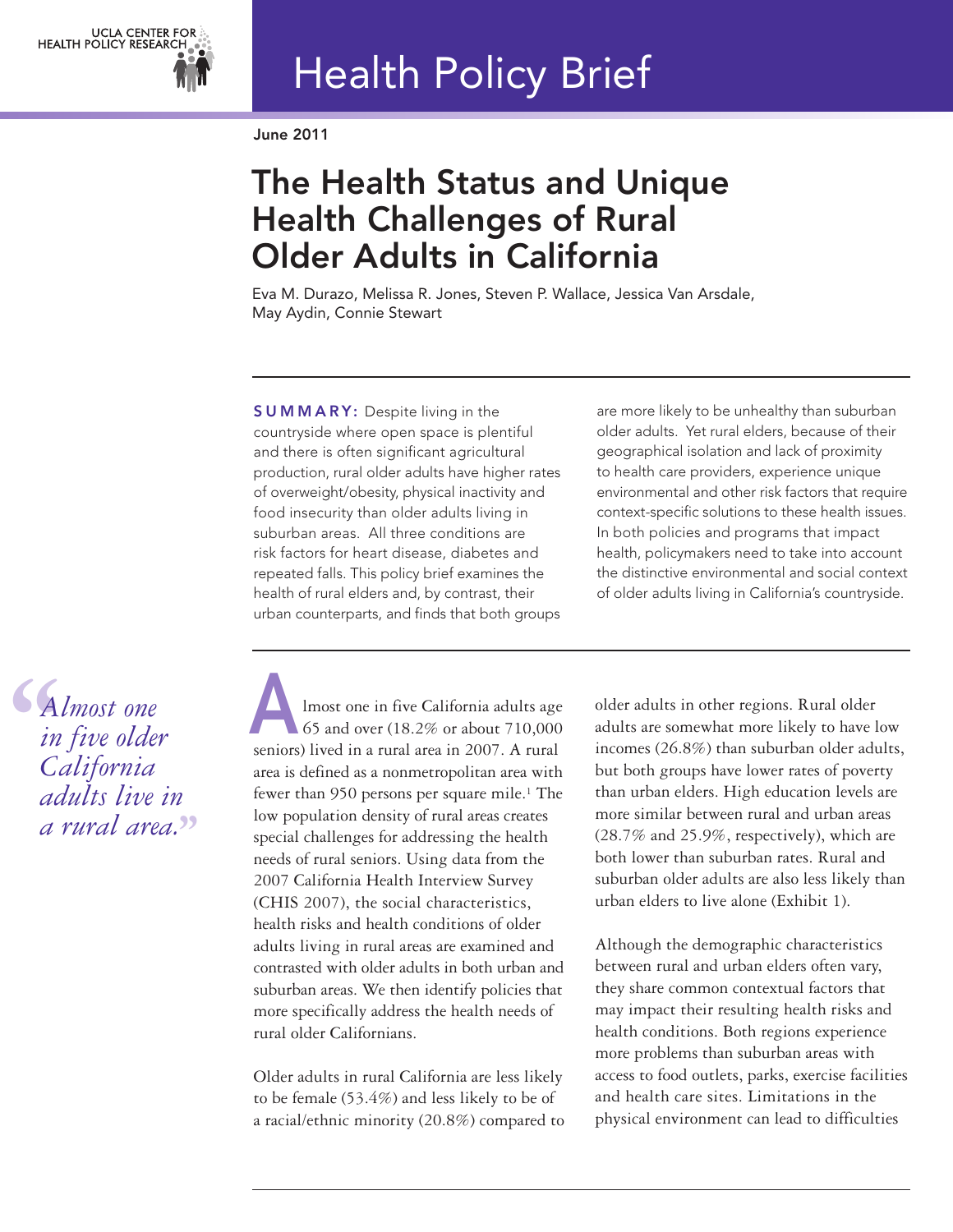### **Exhibit 1 Adults Age 65 and Older Residing in Rural, Urban and Suburban California by Selected Demographics, 2007**



\* Low income is family income below 200% of the federal poverty level in the previous year; \$26,400 for a couple in 2006. Source: 2007 California Health Interview Survey

**4**<br>of<br>aa<br>ov *A majority of older rural adults are overweight or obese.* **''**

in maintaining health and obtaining appropriate care for aging adults in both rural and urban areas.

# **Overweight/Obesity and Physical Inactivity Are Highest for Rural Elders**

Obesity and not being physically active are risk factors for a number of common chronic conditions, including heart disease, diabetes and disability. Older adults in rural areas are more often overweight or obese (61.3%) than their urban and suburban counterparts (Exhibit 2). Among all older adults, 21.3% of rural elders are obese, compared to 20.2% of urban elders and 18% of suburban elders (data not presented). After taking into account the demographic characteristics that are associated with overweight and obesity, rural elders are still more likely to be overweight and obese than urban and suburban older adults.2

One potential contributor to the high rates of overweight and obesity among rural elders is

the high levels of physical inactivity, with one in five of rural elders not participating in either moderate or vigorous activity in their leisure time. Suburban elders meanwhile, are the least likely to be physically inactive. Physical inactivity among the aging population can also contribute to other health problems, including physical disability, heart disease, diabetes and falls.3 Rural residents face several common barriers to being physically active, including a lack of sidewalks, street lights and exercise facilities.4

# **High Risk of Food Insecurity for Rural and Urban Elders Alike**

Low-income older adults in both rural and urban areas have high rates of food insecurity, where about one in every five low-income older adults reports that they cannot consistently afford enough food to last the month. This rate is about twice that of the one in ten low-income suburban adults who are food insecure (Exhibit 2). The rural and urban rates are statistically similar when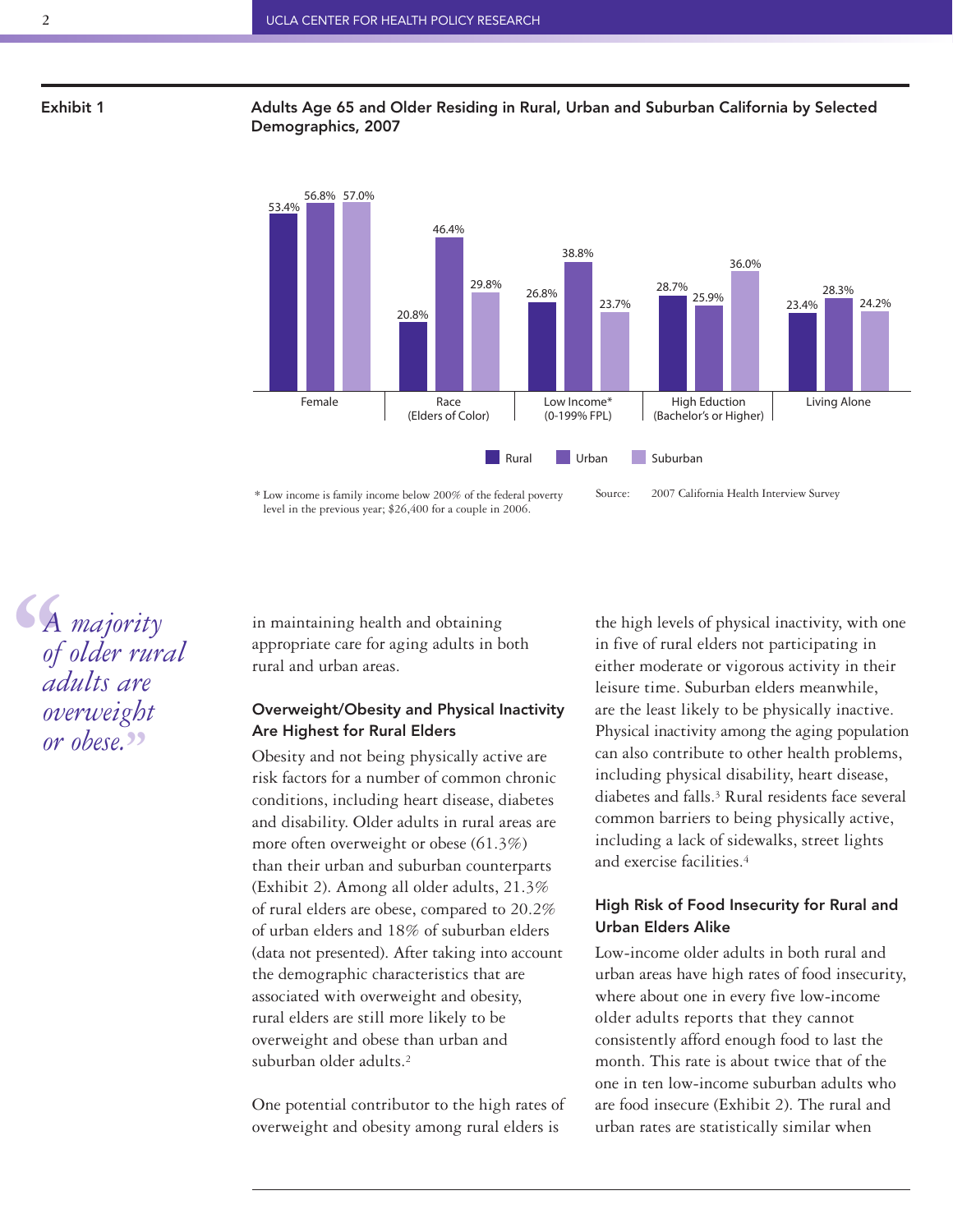

## **Health Risk Factors of Older Adults in Rural, Urban and Suburban California, 2007 Exhibit 2**

Note: Food Insecurity is only asked of those with incomes at or below 200% of the Federal Poverty Level.

adjusted for demographic differences using statistical analysis.2

Food insecurity may result from insufficient income, lack of stores with affordable food and/or a lack of transportation, all of which are common barriers for both rural and urban areas. Food insecurity can also be a contributor to other health problems since it is associated with obesity, diabetes, poor health and increased use of health services.<sup>5</sup>

# **Key Health Problems: Heart Disease, Diabetes and Repeated Falls**

Older adults in both rural and urban areas experience the higher rates of heart disease, diabetes and repeated falls than suburban areas. One-quarter of older adults in rural areas report having been diagnosed with heart disease, while urban elders have slightly lower rates at 22.8%. Suburban elders have the lowest rates of heart disease at one in five (Exhibit 3). Heart disease rates for rural and urban elders are not statistically different once we account for demographic differences,

but continue to be higher than those residing in suburban areas.2

Rural and urban areas have statistically similar rates of diabetes, with at least one in every six older adults reporting the condition. Suburban rates are somewhat lower. Diabetes requires careful medical management since poorly controlled diabetes contributes to a wide range of health problems, including heart disease, kidney disease, amputations and blindness.

Proper diabetes care may be more of a challenge for elders living in isolated rural or urban regions due to difficulties in accessing care. In rural areas this includes limited public transportation, reliance on private vehicles, large geographic distances to services and fewer specialists, along with financial barriers. 4 Urban residents also experience barriers in accessing care, in particular those living in high poverty areas with limited public transportation, high crime, and few health care facilities and providers. Other research has also begun to document similarities in

**6**<br>
of<br>
in<br>
ref *One-quarter of older adults in rural areas report having been diagnosed with heart disease.* a1<br>22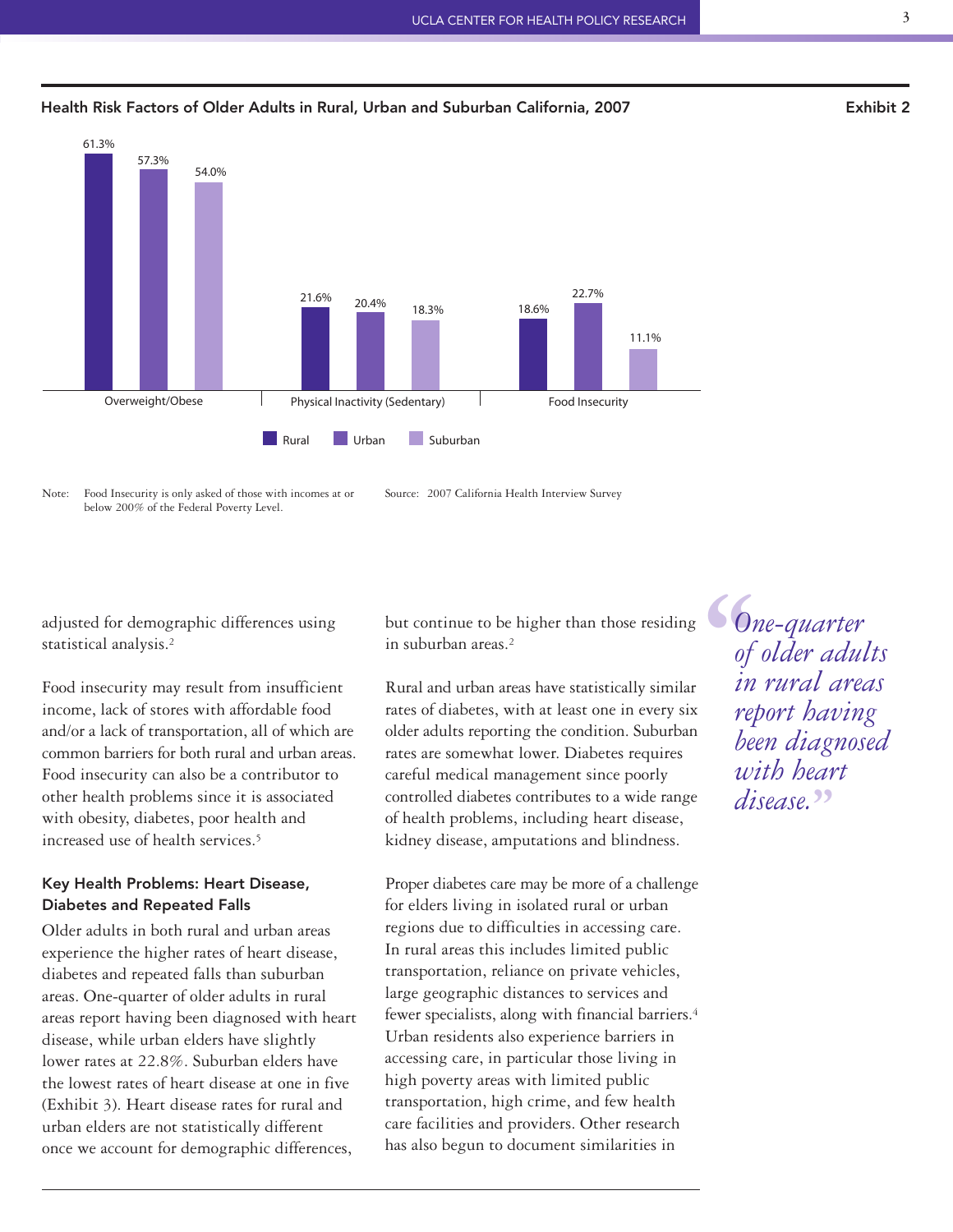**Exhibit 3 Health Conditions of Older Adults in Rural, Urban and Suburban California, 2007**



Source: 2007 California Health Interview Survey

 $\begin{bmatrix} T \\ fu \\ fu \\ roi \\ bu \end{bmatrix}$ *There is funding for safe routes to schools, but safe routes are also needed* **''** *for seniors.*

the health patterns of rural and urban residents, in particular higher morbidity and mortality rates in comparison to suburban areas.<sup>6,7</sup>

Repeated falls occur frequently among the aging population and can result in injury and even death. Falls are often preventable with a combination of individual and environmental interventions. In rural areas, one in six older adults has had two or more falls in the past year. The rate of falls is slightly lower for urban elders at 14.6%, while suburban elders have the lowest rate at 12.9%. When adjusting for demographics, rural and urban residents have statistically similar rates of falls, while suburban elders continue to have fewer falls.<sup>2</sup> Older adults can decrease their risk of repeated falls by being evaluated and counseled by a health care provider, beginning an exercise or physical therapy program, or making changes to their home. Among those who had repeated falls, rural elders are less likely to make adaptive changes to the home (20.3% of rural versus 31.4% of urban and 27.5% of suburban elders), despite higher rates of homeownership among rural residents: 86.4% of rural, 70.9% of urban and 83.4% of suburban older adults own their own homes.

Some health conditions are relatively uniform across rural, urban and suburban areas. Nonetheless, the prevalence in CHIS 2007 of health problems among elders in rural California, like asthma (11.8%), high blood pressure (59.5%) and emotional issues interfering with family life (8.3%), all indicate needs for health and mental health care throughout the state.

Rural populations of all ages nationally experience higher than average rates of illness and poorer access to services. <sup>7</sup> Factors associated with living in a rural region can result in physical and social isolation, making access to stores, parks, medical care and other services a challenge. $4, 8, 9$  Isolation may be especially problematic for older adults as the need for medical care increases and physical mobility decreases with age. Receiving appropriate care may also be difficult for rural elders with chronic conditions as medical specialists are less likely to practice in rural areas.9

# **Local Planning Can Help Address Physical Activity, Obesity and Falls Prevention**

The health of older adults depends on an environment that facilitates their mobility and encourages an active lifestyle. Currently there is funding for safe routes to schools, but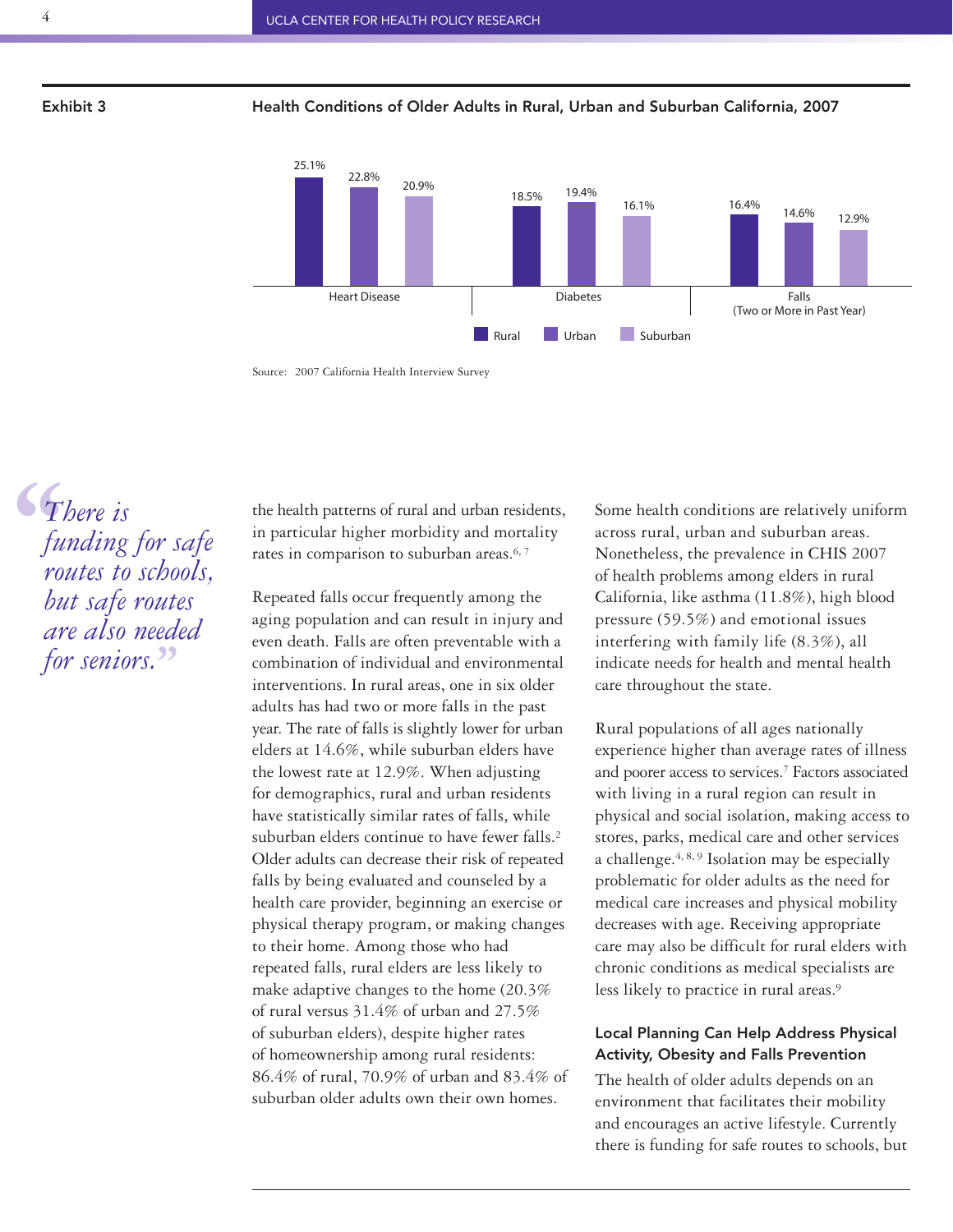### **Having Low Incomes Is Harder for Rural Elders**

Elders living in rural areas with incomes less than 200% of the federal poverty level face great challenges, often greater than low-income elders in urban or suburban areas. For lowincome rural elders, the rates of heart disease, diabetes and repeated falls are significantly higher than low-income suburban elders. More than a quarter of low-income elders in rural areas (28%) have heart disease, compared to 23% in urban and 20% in suburban areas. Diabetes rates jump to 27% for low-income rural elders, higher than the 25% of urban and 21% of suburban low-income elders.

And one of five low-income elders in rural areas has experienced repeated falls, compared to 15% in urban or suburban areas. Additionally, about one in ten of poor rural elders (11.5%) has only Medicare. The lack of Medicaid or a private Medicare supplemental policy can result in high out-of-pocket costs and may serve as a significant barrier to seeking needed care for chronic health conditions. This suggests that having a low income has a particularly strong effect on the health outcomes of older adults in rural areas.

safe routes are also needed for seniors. More densely populated areas of rural regions should consider creating senior walkability plans similar to assessments done in large cities, such as New York's *Safe Routes for Seniors*.10 Government planning departments could identify routes that seniors often use and make sidewalk adjustments or repairs accordingly. Benches placed along frequent routes allow elders to rest throughout their walk.

The concept of *aging in place* reflects the fact that elders usually prefer to stay in the same homes and communities as they age. Universal design is a set of construction specifications that maximizes mobility and accessibility in homes for all people, regardless of age or physical capacity. Examples of universal design include wide hallways for easy maneuvering, lower cabinet placement and lever-style door handles instead of traditional round doorknobs. Universal design features could be promoted through the incorporation of universal design features in the contract bidding process; incentives, such as fee reductions for contractors who use universal design; low interest loans for home modifications; and tax credits and deductions for new homes and home modifications.<sup>11</sup>

Falls prevention strategies are most effective when they include multiple components, such as community-based strength and balance classes in accessible senior and community centers combined with home assessments. Local falls prevention coalitions can help streamline and coordinate evidence-based falls prevention initiatives, and may be especially helpful for rural areas where services are often spread out.

# **Policies to Improve Access to Healthy Food Can Reduce Both Hunger and Disease**

Having fresh, affordable and nutritious food nearby can decrease the likelihood of food insecurity, obesity and heart disease for rural elders.12 Although current policy regarding *food deserts* (areas with few or no stores that stock healthy and fresh food) is designed to increase grocery stores primarily in urban areas, many rural communities also have a dearth of grocery stores due to low population density. In addition, rural grocery stores face challenges such as high operating costs due to low customer volume, thus decreasing access to nutritious foods. <sup>13</sup> Federal programs (including Rural Business Enterprise grants, the Rural Energy for America Program, the Small Business Innovation Research program,

**M**<br>
con<br>
ba<br>
of *Many rural communities have a dearth of healthy food outlets due to low population density.* **''**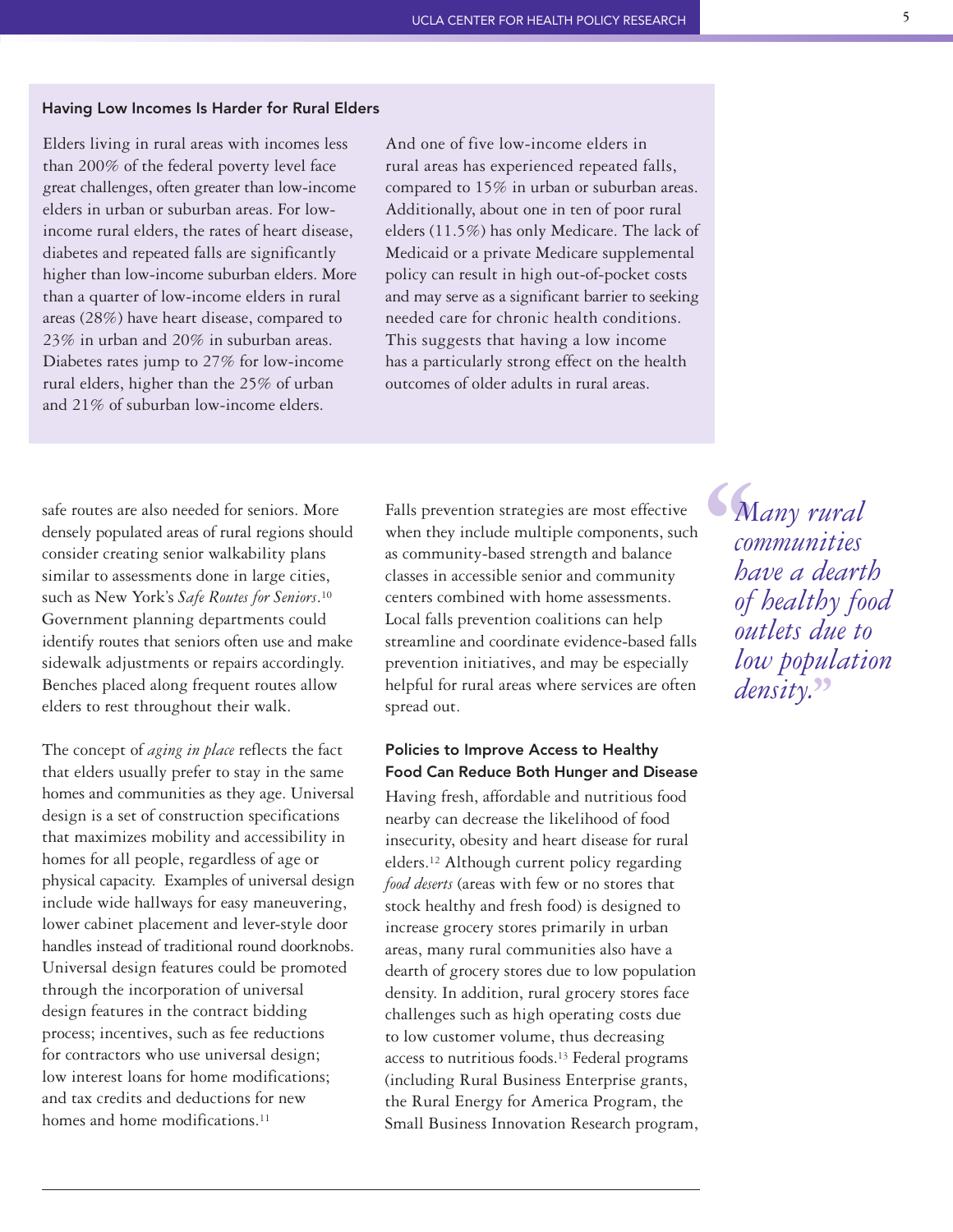**S**<br>
ar<br>
at<br>
an *Better incentives are needed to attract geriatric and adult primary care physicians to rural areas.* **''**



This publication contains data from the California Health Interview Survey (CHIS), the nation's largest state health survey. Conducted by the UCLA Center for Health Policy Research, CHIS data give a detailed picture of the health and health care needs of California's large and diverse population. Learn more at: *www.chis.ucla.edu*

and Business and Industry Guaranteed Loans) can be used to support opening new stores in rural areas or support faltering ones, increasing access to healthy foods.14 These programs should be promoted in rural areas, together with new policies and programs that target the unique challenges of rural food deserts.

Access to transportation is also a challenge for both rural and urban low-income elders. Transportation agencies in rural areas should assure that there are service routes from residential areas to grocery stores. Parking lots of grocery stores should be easily navigable for those who have limited mobility and transportation subsidies provided for ablebodied rural elders to help get them there. 15 Also, when a rural area has an elder-specific nutrition program, transportation to and from a central location should be provided to reduce access barriers.

# **Expanded Access to Health Care Can Decrease Chronic Health Conditions**

Improved access to medical providers will help ensure that rural elders receive proper preventive care and chronic disease management. This may help decrease the incidence of obesity, heart disease and diabetes while also increasing the ability of rural elders to manage existing chronic health conditions.

To increase the number of providers in rural areas, the state and federal government should establish better, more consistent incentives for physicians employed in rural areas who provide geriatric care and adult primary care. Recent federal health care reform has several new opportunities for physician recruitment and retention. Rural communities should be made aware of these opportunities to take advantage of additional federal funding that may be available.

Rural communities need to update and maintain federally-designated Health Professional Shortage Areas (HPSAs),

Medically Underserved Areas (MUAs) and Medically Underserved Populations (MUPs) to take full advantage of programs and policies that provide doctors and clinics with additional revenue for visits, and for the funding available to implement electronic medical records in these areas.

Distance barriers facing rural elders can be reduced with the help of the internet for patient self-management, electronic health records and prescribing medications. However, infrastructure and adoption hurdles in rural communities must be addressed, including a lack of broadband infrastructure, an insufficient information technology workforce and difficulty finding vendors. Reimbursement from insurance companies also needs to fully compensate rural providers that use telemedicine. In addition to eHealth and telemedicine, technology can also be used to help patient home monitoring, such as health coaching via telephone and video chatting to address patient illnesses and monitor follow-up care.

#### **Conclusion**

Rural elders have more health risks and higher rates of some health conditions than their suburban counterparts, including overweight/obesity, physical inactivity, food insecurity, heart disease, diabetes and repeated falls.16

Rural areas present challenges that urban and suburban areas do not, such as rugged terrain, precarious road conditions, vast geography, and a sparse and dispersed population. These obstacles can make it difficult for rural elders to obtain medical services, access safe areas to exercise, and have healthful and affordable food options. Goals and policies that facilitate active aging and aging in place should be included in city and county general plan updates. Other policies at the local, state and federal levels also need to reflect the unique solutions that are required in rural areas.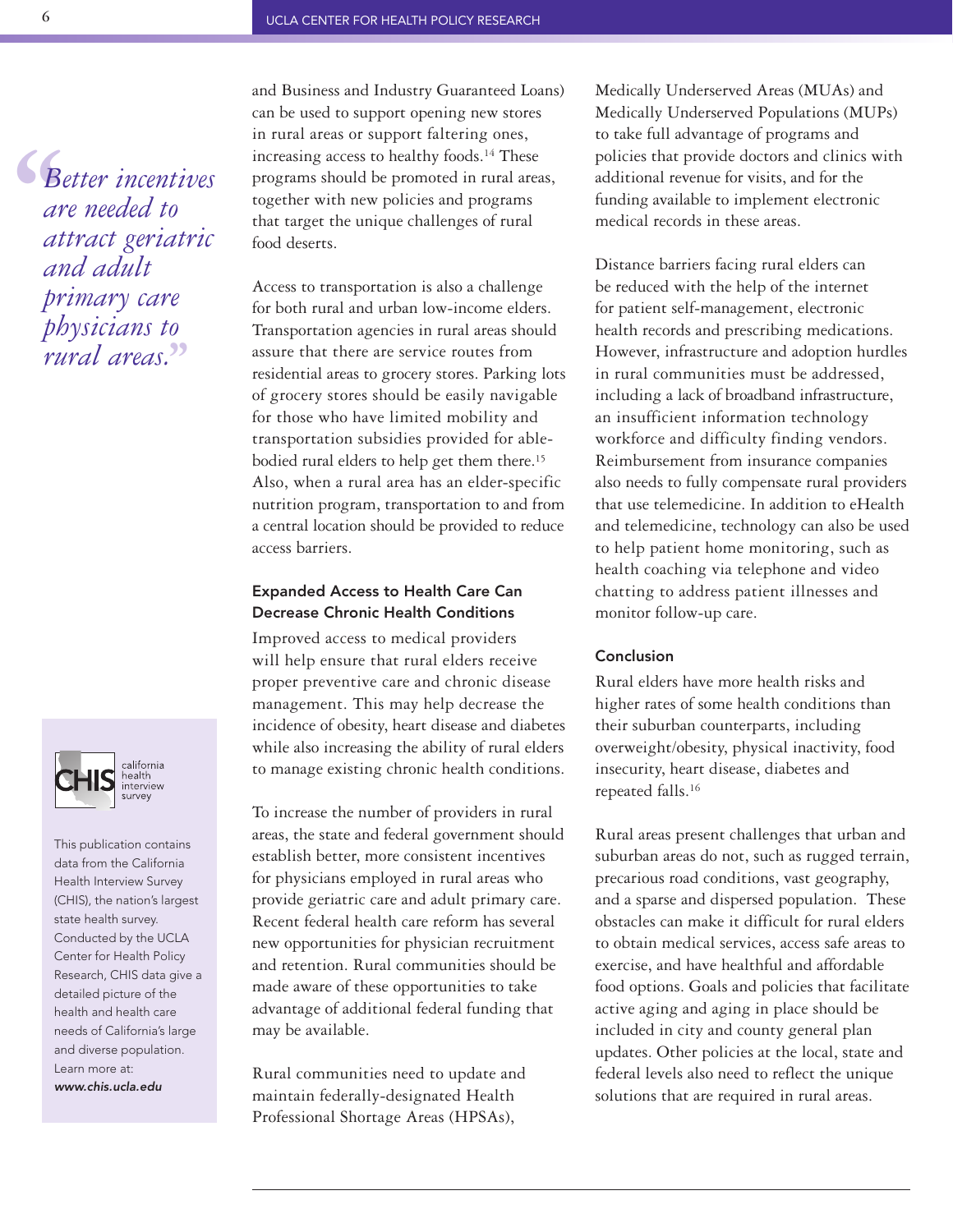More research is needed on the unique challenges rural elders face in accessing health care. Documenting the geographic as well as the social isolation experienced by rural elders is important to future planning and policy recommendations.

The policies suggested here are just starting points; there is much more that can be done for rural elders. It is important to highlight that rural communities may need different solutions for the same health issues that also occur in urban areas. In some situations, a rural-specific policy may not be necessary; however, it is vital that rural areas are allowed the opportunity to provide input and determine if this is the case. Policies should be flexible enough that they can address problems for every community, regardless of population size and density.

#### Data Source

The findings are based on the 2007 California Health Interview Survey (CHIS 2007). CHIS 2007 interviewed more than 14,500 adults age 65 or older from households in every county in California. Interviews were conducted in English, Spanish, Chinese (Mandarin and Cantonese), Vietnamese and Korean.

CHIS is conducted by the UCLA Center for Health Policy Research in collaboration with the California Department of Public Health, the Department of Health Care Services and the Public Health Institute. For more information on CHIS, visit *w w w. ch i s . u cla . e du* .

#### **Acknowledgements**

Reviewer comments are gratefully acknowledged from Patricia Berg, Allison Ruff, Nadereh Pourat and Kathryn Kietzman. Funding for this analysis and publication has been provided by The California Wellness Foundation.

#### **Author Information**

Eva M. Durazo, MPH, is a graduate student researcher at the UCLA Center for Health Policy Research. Melissa R. Jones, Esq., is a health policy analyst at the California Center for Rural Policy at Humboldt State University. Steven P. Wallace, PhD, is associate director of the UCLA Center for Health

Policy Research and professor of Community Health Sciences at the UCLA School of Public Health. Jessica Van Arsdale, MD, MPH, is the director of Health Research at the California Center for Rural Policy at Humboldt State University. May Aydin, PhD, is the research and survey support manager for the California Health Interview Survey at the UCLA Center for Health Policy Research. Connie Stewart is the executive director of the California Center for Rural Policy at Humboldt State University.

#### **Suggested Citation**

Durazo EM, Jones MR, Wallace SP, Van Arsdale J, Aydin M, Stewart C. The Health Status and Unique Health Challenges of Rural Older Adults in California. Los Angeles, CA: UCLA Center for Health Policy Research, 2011.

#### Endnotes

1

- We use a rural, urban and suburban measure from CHIS 2007, which assigns a region according to population density using block groups calculated by Claritas, Inc. Urban regions encompass major metropolitan areas and central cities with more than 1,000 persons per square mile. Suburban areas are defined as areas with more than 1,000 persons per square mile but not in an urban area. Rural areas include small towns, less-developed areas near the frontier, and villages surrounded by farmland with less than 950 persons per square mile.
- 2 Demographic characteristics controlled for include age, gender, race, income and education.
- 3 USDHHS. Physical Activity and Health: A Report of the Surgeon General. Atlanta, GA: U.S. Department of Health and Human Services, Center for Disease Control and Prevention, National Center for Chronic Disease Prevention and Health Promotion, 1999.
- 4 Wilcox S, Castro C, King A, Housemann R, Brownson R. Determinants of leisure time physical activity in rural compared with urban older and ethnically diverse women in the United States. Journal of Epidemiology and Community Health. 2000;54:667-672.
- 5 Johnson MA, Dwyer JT, et al. Challenges and New Opportunities for Clinical Nutrition Interventions in the Aged. The Journal of Nutrition. 2011; 141(3): 535-541.
- 6 Eberhardt MS, Pamuk ER. The Importance of Place of Residence: Examining Health in Rural and Nonrural Areas. American Journal of Public Health. 2004; 94(10): 1682-1686.
- 7 National Healthcare Disparities Report. 2010. Rockville, MD: USDHHS, Agency for Healthcare Research and Quality, 2011. www.ahrq.gov/qual/qrdr10.htm. Accessed March 12, 2011.
- 8 Sharkey JR, Johnson CM, Dean WR. Food Access and Perceptions of the Community and Household Food Environment as Correlates of Fruit and Vegetable Intake among Rural Seniors. Biomed Central Geriatrics. 2010; 1 0 : 3 2
- 9 Rosenthal TC, Fox C. Access to Health Care for the Rural Elderly. *JAMA*. 2000; 284(16):2034-2036.